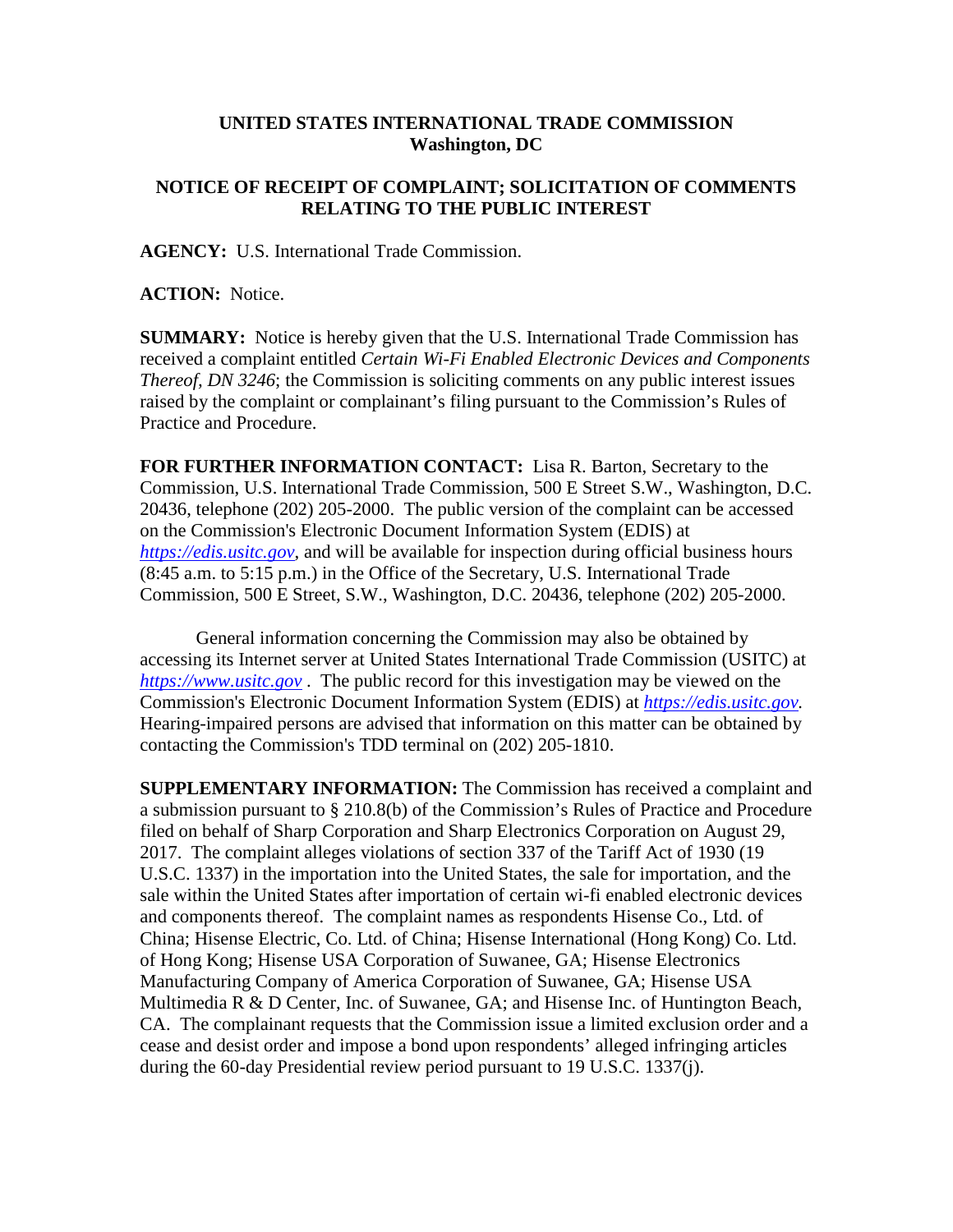Proposed respondents, other interested parties, and members of the public are invited to file comments, not to exceed five (5) pages in length, inclusive of attachments, on any public interest issues raised by the complaint or § 210.8(b) filing. Comments should address whether issuance of the relief specifically requested by the complainant in this investigation would affect the public health and welfare in the United States, competitive conditions in the United States economy, the production of like or directly competitive articles in the United States, or United States consumers.

In particular, the Commission is interested in comments that:

- (i) explain how the articles potentially subject to the requested remedial orders are used in the United States;
- (ii) identify any public health, safety, or welfare concerns in the United States relating to the requested remedial orders;
- (iii) identify like or directly competitive articles that complainant, its licensees, or third parties make in the United States which could replace the subject articles if they were to be excluded;
- (iv) indicate whether complainant, complainant's licensees, and/or third party suppliers have the capacity to replace the volume of articles potentially subject to the requested exclusion order and/or a cease and desist order within a commercially reasonable time; and
- (v) explain how the requested remedial orders would impact United States consumers.

Written submissions must be filed no later than by close of business, eight calendar days after the date of publication of this notice in the *Federal Register*. There will be further opportunities for comment on the public interest after the issuance of any final initial determination in this investigation.

Persons filing written submissions must file the original document electronically on or before the deadlines stated above and submit 8 true paper copies to the Office of the Secretary by noon the next day pursuant to  $\S 210.4(f)$  of the Commission's Rules of Practice and Procedure (19 CFR 210.4(f)). Submissions should refer to the docket number ("Docket No. 3246") in a prominent place on the cover page and/or the first page. (*See* Handbook for [Electronic Filing Procedures](https://www.usitc.gov/documents/handbook_on_filing_procedures.pdf), *Electronic Filing Procedures*<sup>[1](#page-1-0)</sup>). Persons with questions regarding filing should contact the Secretary (202-205-2000).

Any person desiring to submit a document to the Commission in confidence must request confidential treatment. All such requests should be directed to the Secretary to the Commission and must include a full statement of the reasons why the Commission

 $\overline{a}$ 

<span id="page-1-0"></span><sup>1</sup> Handbook for Electronic Filing Procedures: *[https://www.usitc.gov/documents/handbook\\_on\\_filing\\_procedures.pdf](https://www.usitc.gov/documents/handbook_on_filing_procedures.pdf)*